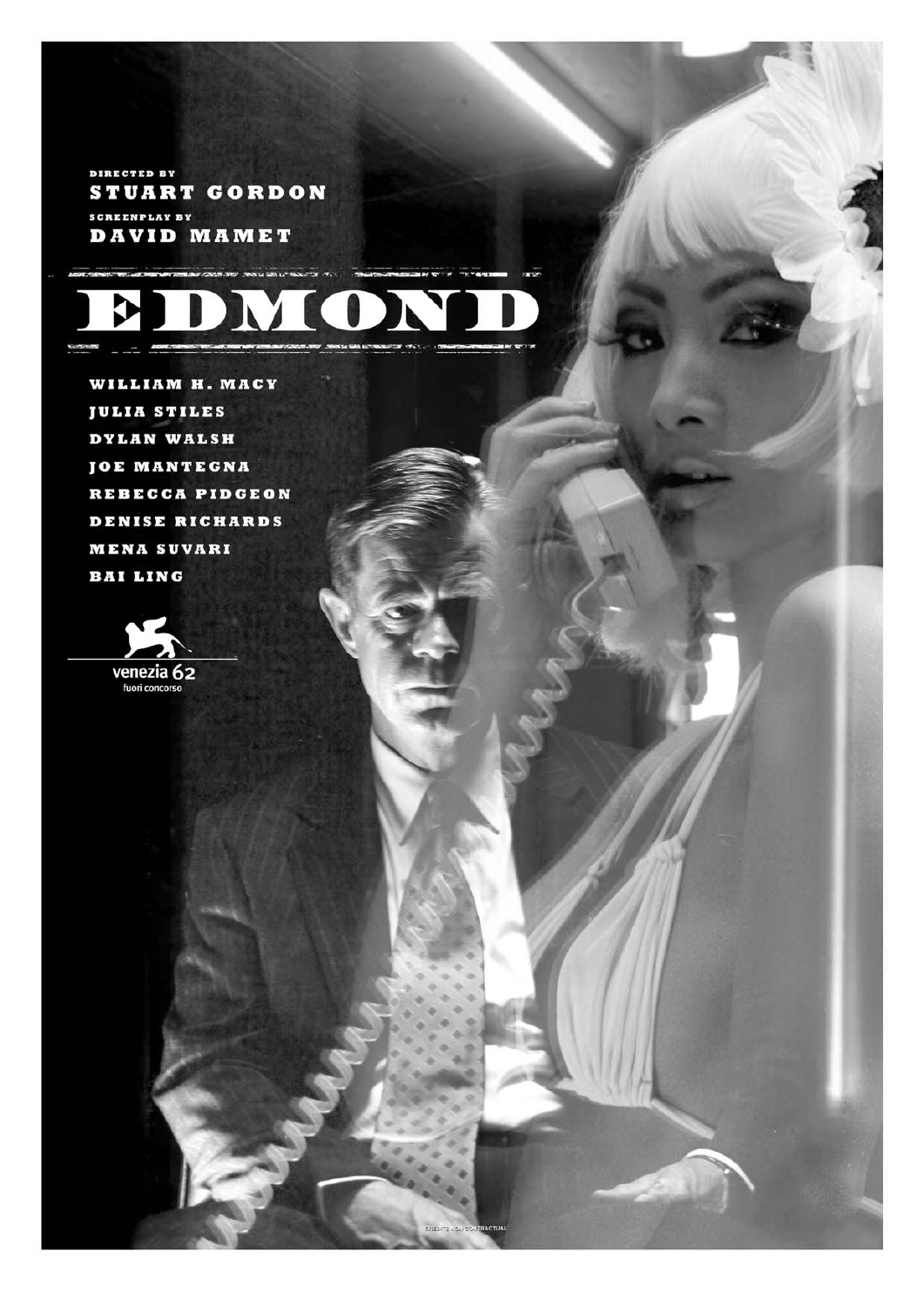# **International Press International Sales**

# **Venice:**

**The PR Contact Ltd.** Phil Symes - Mobile: 347 643 1171 Ronaldo Mourao - Mobile: 347 643 0966 Email: festival@theprcontact.com Fax: 041 5265277

*62nd Mostra Venice Film Festival:* Hotel Villa Pannonia Via Doge D. Michiel 48 30126 Venezia Lido Tel: 041 5260162 Fax: 041 5265277

*London:* The PR Contact Ltd. 32 Newman Street London, W1T 1PU Tel: + 44 (0) 207 323 1200 Fax: + 44 (0) 207 323 1070 Email: festival@theprcontact.com

# **French Press:**

Michel Burstein / Bossa Nova Tel: +33 1 43 26 26 26 Fax: +33 1 43 26 26 36 32 bd st germain - 75005 Paris bossanova@compuserve.com www.bossa-nova.info

# wild bunch

*Venice* Vincent Maraval Tel: +336 11 91 23 93 Email: vmaraval@exception-wb.com

Carole Baraton Tel: +336 20 36 77 72 Email: cbaraton@exception-wb.com

Gaël Nouaile Tel: +336 21 23 04 72 Email: gnouaille@exception-wb.com

Silva Simonutti Tel: +33 6 82 13 18 84 Email: ssimonutti@exception-wb.com

*Paris:*  Wild Bunch 99, rue de la Verrerie - 75004 Paris tel: + 33 1 53 01 50 20 fax: +33 1 53 01 50 49 www.wildbunch.biz

French Distribution : Pan Européenne / Wild Bunch

High resolution images are available to download from the **press** section at **www.wildbunch.biz**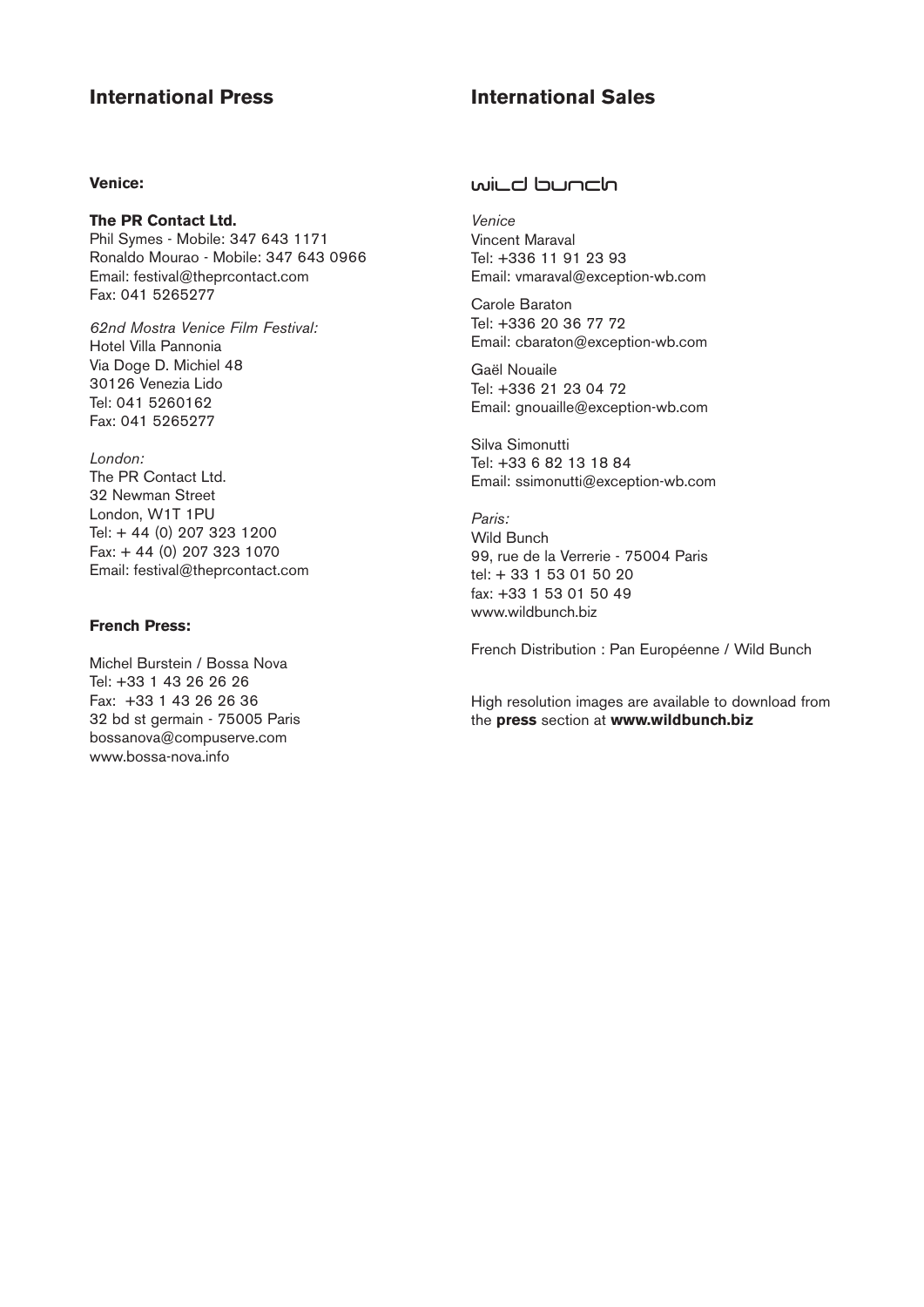# **Synopsis Cast and Crew**

#### **"You are not where you belong."**

Thus begins a brutal descent into a contemporary urban hell in David Mamet's savage black comedy, when his encounter with a fortune-teller leads businessman Edmond (William H. Macy) to confront the emptiness of his life and marriage. Appalled, he flees into the vortex of the City's underbelly, plummeting into a free fall he mistakes for liberation. To Edmond's surprise, it's dark outside: hookers charge, pimps are violent, and the guy on the corner's a a conman. Edmond is robbed, beaten and left bewildered. But there's a strange comfort at the bottom. Exhilirated by a random act of violence, Edmond picks up a waitress, Glenna (Julia Stiles), but their riotous sex play leads first to conflict, then to murder. With nothing to lose but his liberty, Edmond spirals further out of control, towards prison, disintegration, and a very brutal redemption.

**Edmond:** William H. Macy **Glenna:** Julia Stiles **B-Girl:** Denise Richards **Girl:** Bai Ling **Sharper:** Dulé Hill **Matron:** Debi Mazar **Whore:** Mena Suvari **Pawnshop Owner:** George Wendt **Prisoner:** Bokeem Woodbine **Man in Bar:** Joe Mantegna **Edmond's Wife:** Rebecca Pidgeon

**Director:** Stuart Gordon **Screenplay:** David Mamet **DP:** Denis Maloney **Editor:** Andy Horvitch **Line Producer/UPM:** Michael Gallant **First Asst. Director:** Scott Senechal **Production Designer:** Alan Muraoka **Set Decorator:** Kris Fuller **Location Manager:** Aric Bednarik **Casting Director:** Shannon Makhanian **Production Accountant:** Minnie Duerr **Legal:** Phil Rosen

### **Muse Productions**

in association with: **Tartan Films Code Entertainment Werner Films 120dB Films Pretty Dangerous Film The Hecht Company**

#### **Producers:**

Chris Hanley Molly Hassell Duffy Hecht Stuart Gordon Roger Kass Mary McCann Kevin Ragsdale

# **Executive Producers:**

Tricia van Klaveren Gary Rubin Felix Werner Kathrin Werner Al Corley Bart Rosenblatt Eugene Musso Hamish McAlpine Stephen Hays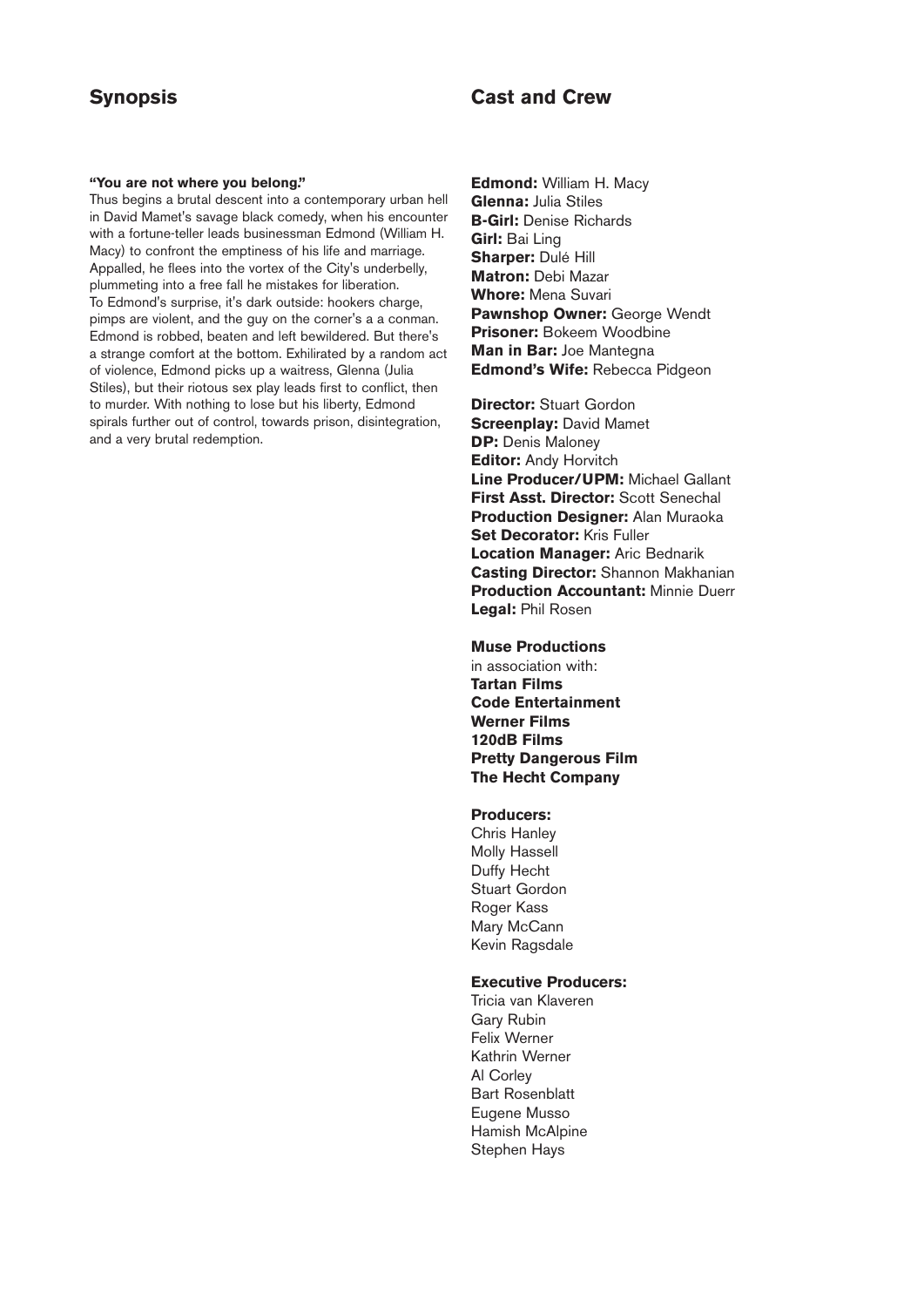# **Director's Statement Stuart Gordon**

#### **"Every fear hides a wish."**

So says David Mamet through his hapless protagonist Edmond. "When we fear things I think we wish for them. Death or burglars." Edmond's fears cause him to buy a survival knife, which he soon puts to use.

Julia Stiles told me that the script for EDMOND reminded her of Michael Moore's brilliant documentary BOWLING FOR COLUMBINE in which Moore suggests that the excessive violence on the streets of America is a result of racial fear. Nervous white men buy guns to defend their families and homes and discover that they can't wait to put these guns to use. Every fear hides a wish.

We all can relate to Edmond because we share his fears. We are all racists. I am continually shocked and amazed at the words that fly out of my own mouth when someone cuts me off in traffic. We try to hide our racism from each other and from ourselves. But we secretly know it's alive and well within us.

Edmond chooses to confront his fears of blacks, gays and women and so they become wishes, which at the story's conclusion all come true.

Stuart Gordon August 3rd 2005

# **Stuart Gordon - selected filmography as director**

 **King of the Ants** 2001 **Dagon The Wonderful Ice Cream Suit Space Truckers Castle Freak** 1993 **Fortress Robot Jox The Pit and the Pendulum** 1987 **Dolls From Beyond Re-Animator** 

# **Director/Writer/Producer**

In 1985, winning the Critics' Award at the Cannes Film Festival, Stuart Gordon surprised audiences with his debut feature film, RE-ANIMATOR. With its stunning box office success, RE-ANIMATOR has become a cult classic and Stuart Gordon has developed a loyal and devoted world-wide following.

His professional career began in 1970 as artistic director of The Organic Theater Company of Chicago, a position he held for fifteen years. The ensemble, which included actors Joe Mantegna and Dennis Franz, produced both original plays and adaptations, and Gordon worked directly with eminent authors Ray Bradbury, Roald Dahl, Mary Renault and Kurt Vonnegut to bring their works to the stage. In 1974 he produced and directed the world premiere of David Mamet's SEXUAL PERVERSITY IN CHICAGO. The company performed on and off-Broadway, and toured the US and Europe. Gordon left Organic in 1985 when he was offered a three-picture deal in Los Angeles following the success of RE-ANIMATOR.

Gordon followed RE-ANIMATOR with another H.P. Lovecraft adaptation, FROM BEYOND (1986), cementing his notoriety in the horror genre. Subsequent directing credits include DOLLS (1987), ROBOT JOX (1990), PIT AND THE PENDULUM (1990) starring Lance Henricksen, FORTRESS (1993) starring Christopher Lambert, CASTLE FREAK (1995) which won a Golden Chainsaw Award from Fangoria Magazine and SPACE TRUCKERS, starring Dennis Hopper. In 1998 in an astonishing change of pace, he directed Ray Bradbury's comic fable THE WONDERFUL ICE CREAM SUIT, starring Edward James Olmos and Esai Morales, for Disney Studios. The film premiered at the Sundance Festival and won the Best Director award at Rome's Fantafestival. Joe Mantegna played the same role he had performed onstage at Organic almost twenty-five years earlier.

Gordon returned to another Lovecraft-inspired project, DAGON in 2001 and followed that with brutal crime drama KING OF THE ANTS in 2003. He and David Mamet have recently reunited to work on the film version of EDMOND (based on Mamet's controversial play). William H. Macy and Julia Stiles star.

Gordon's writing credits are equally impressive. In 1989 he and frequent collaborator Brian Yuzna created The Disney blockbuster HONEY, I SHRUNK THE KIDS. Gordon also executive produced its sequel, HONEY, I BLEW UP THE KID. Gordon and his writing partner Dennis Paoli also wrote BODY SNATCHERS for Warner Bros and THE DENTIST for Trimark.

Gordon lives in Los Angeles with his actress wife Carolyn Purdy Gordon (whom he murders in his films whenever possible) and his three daughters: Suzanna, Jillian and Margaret.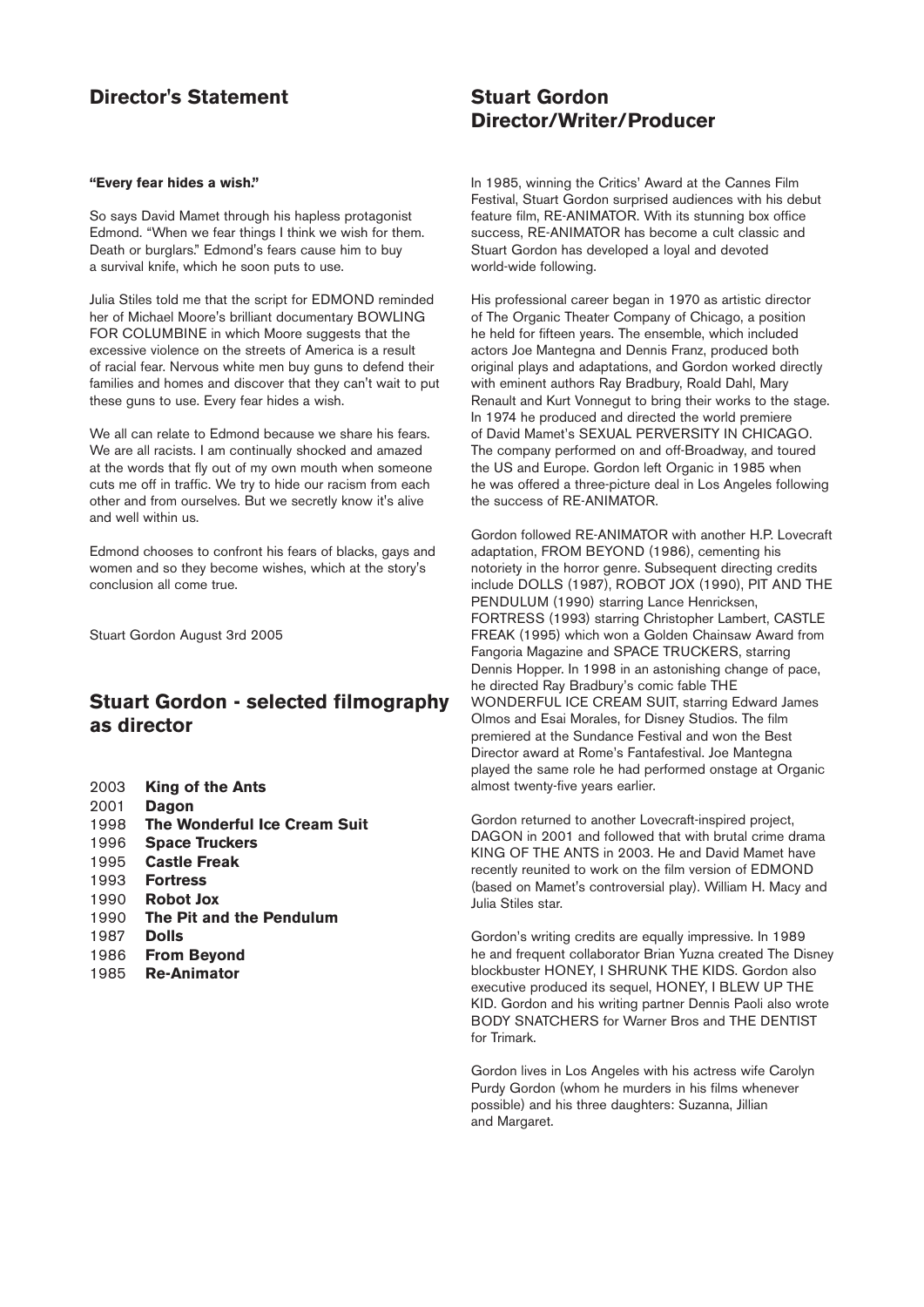# **Edmond - Selected filmographies**

# **William H. Macy - Edmond**

2005 Sahara 2004 Cellular

- 2004 In Enemy Hands
- 2004 Spartan
- 2003 Seabiscuit
- 2003 The Cooler
- 2001 Focus 2000 State and Main
- 1999 Magnolia
- 1998 A Civil Action
- 1998 Pleasantville
- 1997 Boogie Nights
- 1996 Fargo
- 1995 Murder in the First
- 1995 Mr. Holland's Opus
- 1993 Searching for Bobby Fisher
- 1992 Shadows and Fog

# **Julia Stiles - Glenna**

2004 The Bourne Supremacy 2004 The Prince and Me 2003 Mona Lisa Smile 2002 The Bourne Identity 2001 O 2001 The Business of Strangers 2001 Save the Last Dance 2000 State and Main 2000 Hamlet 1999 10 Things I Hate About You

### **Denise Richards - B-Girl**

2003 Scary Movie 3 2003 Love Actually 2002 Undercover Brother 2002 Empire 1999 The World Is Not Enough 1999 Drop Dead Gorgeous 1998 Wild Things 1997 Starship Troopers 1997 Nowhere

# **Bai Ling - Girl**

2005 Lords of Dogtown 2004 Sky Captain and the World of Tomorrow 2004 She Hate Me 2004 The Beautiful Country 1999 Anna and the King 1999 Wild Wild West 1997 Red Corner 1995 Nixon 1994 The Crow

### **Dulé Hill - Sharper**

2005 Sexual Life 2003 Holes 2000 Men of Honor 1999 She's All That 1994 Sugar Hill

# **Debi Mazar - Matron**

- 2005 Be Cool
- 2004 Collateral
- 2002 The Tuxedo
- 1999 The Insider
- 1997 She's So Lovely
- 1996 Trees Lounge
- 1996 Girl 6
- 1995 Empire Records
- 1995 Batman Forever
- 1994 Bullets Over Broadway
- 1992 Malcolm X 1990 Goodfellas
- 

# **Mena Suvari - Whore**

- 2005 Beauty Shop
- 2004 Trauma
- 2004 Standing Still
- 2002 Spun
- 2002 Sonny
- 2001 American Pie 2
- 2001 Sugar & Spice<br>2000 American Virgir American Virgin
- 1999 American Beauty
- 1999 American Pie

# **George Wendt - Pawnshop Owner**

- 2005 Life Coach: The Movie
- 2003 King of the Ants
- 2003 My Dinner with Jimi
- 1999 Outside Providence
- 1997 Spice World
- 1992 Forever Young
- 1991 Guilty by Suspicion<br>1985 Fletch
- $1985$

# **Bokeem Woodbine - Prisoner**

- 2005 The Circle
- 2004 Ray
- 2001 3000 Miles to Graceland
- 1999 Life
- 1998 The Big Hit
- 1996 The Rock
- 1996 Freeway
- 1995 Dead Presidents
- 1995 Panther
- 1994 Jason's Lyric